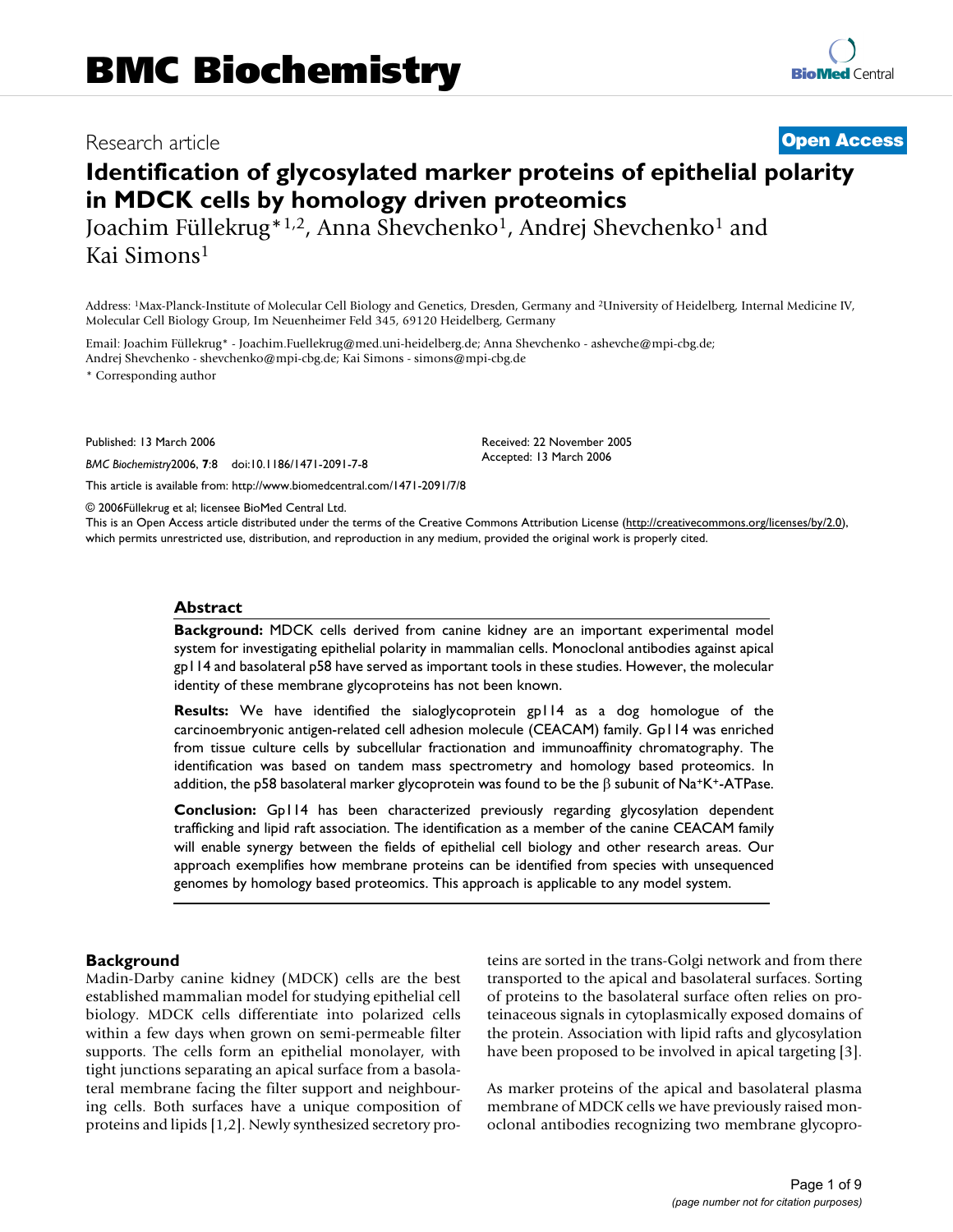

## Figure 1

A. WGA lectin affinity chromatography of MDCK cell membrane proteins. Bound proteins were eluted with 0.3 M Nacetylglucosamine, and stained by Coomassie blue after gel electrophoresis. L: aliquot of loaded protein preparation. E: eluted protein pattern (bracket indicates 114 kDa region). B. Flow chart for the purification of gp114. MDCK cell membranes were recovered by high-speed centrifugation from a postmitochondrial supernatant and partially solubilized by treatment with the non-ionic detergent Triton X-100 on ice. Soluble proteins were applied to immunoaffinity columns, and the eluted fractions concentrated by methanol-chloroform extraction-precipitation. Gp114 did not accumulate at the "protein" interface between aqueous and lipid phase but stayed in the hydrophilic supernatant. C. Enrichment of gp114. Lane 1 (A) corresponds to the methanolic phase after chloroform-methanol extraction of eluted proteins from the gp114 immunoaffinity column. Gp114 (arrowhead) is only weakly stained by Coomassie solution. Lane 2 (Ip) contains deglycosylated gp114 (arrowhead) after immunoprecipitation which was confirmed by Western blotting (not shown). The heavy chain of gp114 IgG is indicated by a white arrowhead.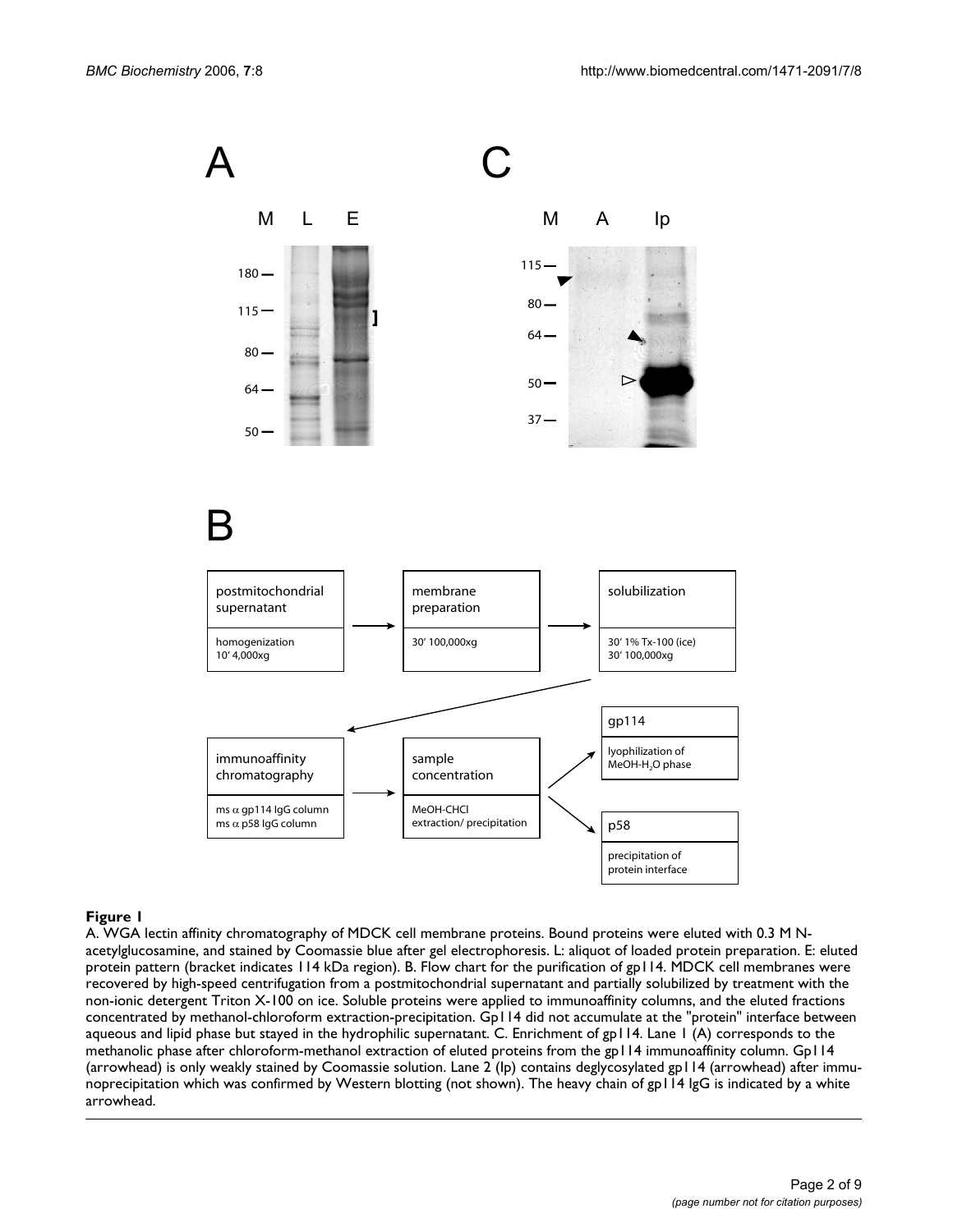teins. The apical marker protein gp114 is a highly glycosylated integral membrane protein with an apparent molecular weight of 114 kDa [4,5]. The basolateral marker protein has been termed p58 according to apparent molecular weight. In subconfluent monolayers of MDCK cells, p58 localizes to both the basolateral and the apical surface, but later disappears from the apical surface, concomitantly with the development of a tight monolayer  $[4]$ .

The proteomic identification of membrane proteins of MDCK cells, especially when highly glycosylated, still presents a considerable challenge. First, it is rather difficult to isolate these proteins in sufficient amounts. Second, the canine genome is only partially available and EST sequences do not adequately cover its proteome. Conventional methods of database searching rely heavily on matching masses of intact peptides (peptide mass mapping) or their fragments (tandem mass spectrometry) to the corresponding masses obtained by in silico processing of protein sequences from database entries [6]. Stringent matching of computed and measured masses increases the specificity and the speed of database searching considerably, yet restricts the reach of proteomics methodologies down to a handful of favourably covered model species [7]. Recently developed methods of mass spectrometry driven sequence similarity searches [8,9] utilize redundant, degenerate and partially inaccurate peptide sequences, produced by de novo interpretation of tandem mass spectra and are capable of identifying distant homologues of known proteins from phylogenetically distant organisms [10].

In this work we applied immunoaffinity chromatography to enrich the heavily glycosylated membrane proteins gp114 and p58 and identify them by tandem mass spectrometry and homology driven proteomics.

## **Results and discussion**

## *Enrichment of gp114 by immunoaffinity chromatography*

Our first approach was based on the glycoprotein properties of gp114 [5]. A membrane fraction of MDCK cells was enriched for glycoproteins by lectin affinity chromatography using wheat germ agglutinin. The 114 kDa region of the gel electrophoresis pattern (Figure 1a) was analyzed by mass spectrometry. Six peptides matched canine intercellular adhesion molecule 1 (ICAM-1). Other proteins identified were not apical proteins ( $α2$ -,  $β1$ -integrins, CD44, LAMP-2). A few peptides from low abundant spectra could not be assigned to any protein. Antibodies against dog ICAM-1 immunoprecipitated a 114 kDa protein, but this protein was not recognized by antibodies against gp114 (not shown). Therefore we concluded that gp114 is a protein different from ICAM-1.

Immunoaffinity columns established with mouse anti gp114 IgG were used for a more efficient enrichment of gp114. Detergent soluble membrane protein fractions were applied to immunoaffinity columns, and the eluted fractions concentrated by methanol-chloroform extraction-precipitation. Surprisingly, gp114 did not partition with other proteins, but remained in the aqueous phase, probably due to its high glycosylation (see the flow chart of the purification of gp114, Figure 1b). Gel electrophoresis followed by Coomassie blue staining revealed a single faint band corresponding to gp114 (Figure 1c). In parallel, gp114 was first immunoprecipitated and then enzymatically deglycosylated since we anticipated that the high amount of glycosylation might affect the efficiency of tryptic digestion prior to the analysis by mass spectrometry (Figure 1c).

## *Identification of gp114 by mass spectrometry*

The MALDI TOF spectrum of a tryptic digest of the gp114 band contained only two peptide signals, which is a surprisingly low number for a protein of this size (Figure 2, inset). Since MALDI and electrospray spectra acquired from the same digest usually demonstrate different peptide profiles [11], the digest was further investigated by nanoelectrospray tandem mass spectrometry (Figure 2). The Mascot database search with uninterpreted tandem mass spectra gave only three matches to immunoglobulin peptides, although 40 precursor ions were fragmented. The major peptide peaks in the spectrum remained unassigned. Therefore the unmatched tandem mass spectra were manually interpreted de novo by considering mass differences between adjacent peaks of fragment ions (Figure 3). This approach only rendered low confidence amino acid sequences since it is not known if the considered ions indeed belong to the same fragment series [12]. Furthermore, spectra from multiply charged precursor ions contained non-overlapping fragment series with different charge states, which did not cover the complete peptide sequence. Therefore the interpretation of each spectrum produced several inaccurate, partially redundant and incomplete peptide sequence proposals (Table 1). We then merged peptide sequence candidates obtained by the interpretation of all good quality tandem mass spectra into a single search string and employed the mass spectrometry-driven BLAST (MS BLAST) protocol for the identification of proteins by sequence similarity searching [9,10]. The database search confidently hit proteins of the carcinoembryonic antigen (CEA) protein family (Table 1). The table shows only the first protein homologue of the database search, carcinoembryonic antigen-related cell adhesion molecule 8 (CEACAM8), but other CEA family proteins gave the same alignment with an identical score. Remarkably, not a single alignment covered the corresponding sequence completely. The conservation of gp114 across species is apparently not sufficient for an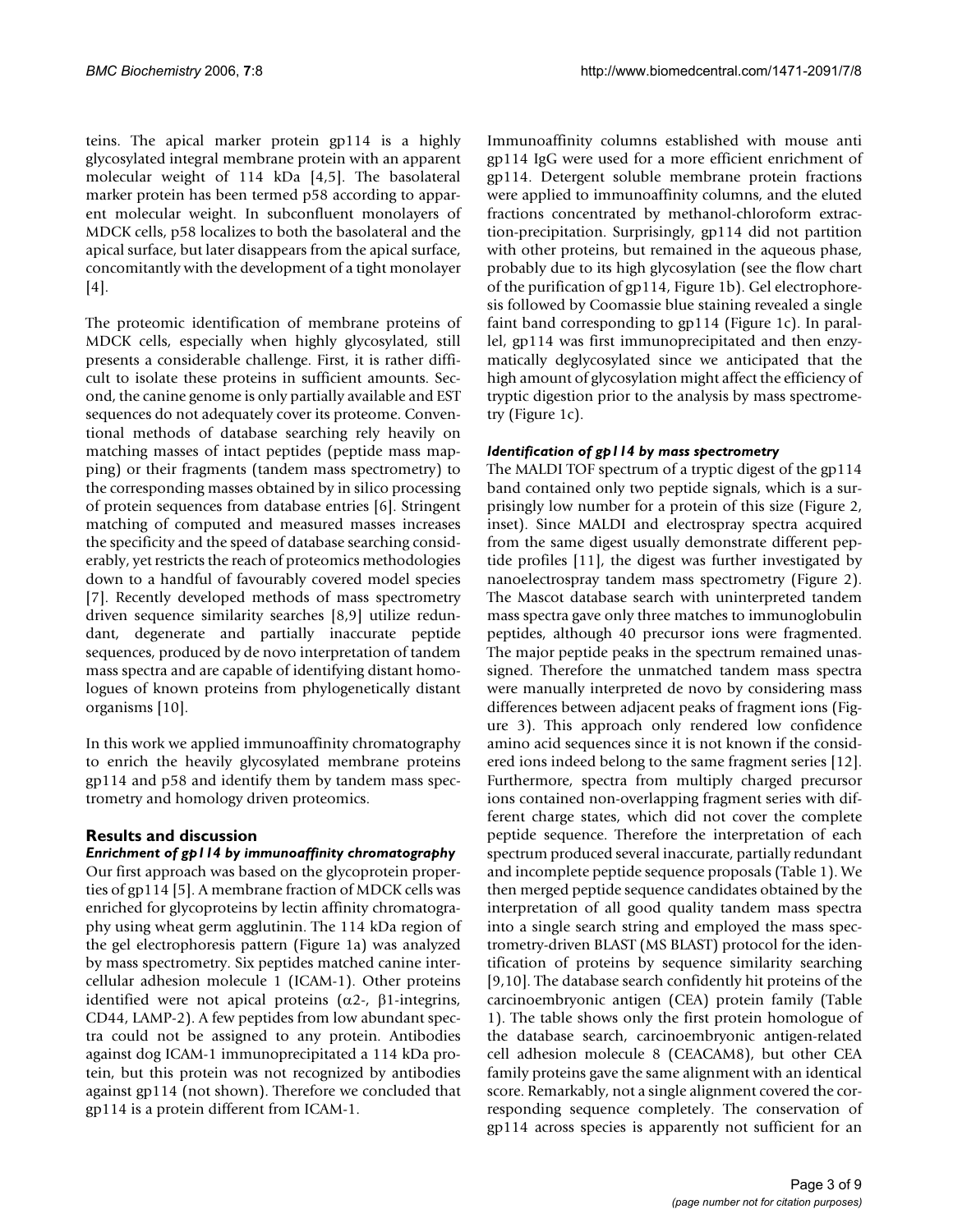

## Figure 2

Nanoelectrospray spectrum of in-gel tryptic digest of gp114. Peaks labeled with Tr originated from the autolysis of trypsin; peaks labeled with IgG were identified as tryptic peptides from IgG antibodies by Mascot searches. Tandem mass spectra of other peaks were not matched by Mascot and were subjected to de novo interpretation (Figure 3). Inset: MALDI TOF peptide mass map of the tryptic digest of the gp114 band obtained from the gel shown in figure 1c, lane A. Deglycosylated gp114 gave the same spectrum (not shown). Peaks of autolysis products of trypsin labeled with Tr. Peaks of peptides originating from gp114 are designated with their m/z.

identification by cross-species matching of acquired tandem mass spectra matching using Mascot software [13].

## *In silico analysis of gp114*

The CEA protein family consists of two separate branches, the membrane associated CEACAM proteins and the soluble pregnancy-specific glycoproteins (PSG). The CEACAM proteins are extensively spliced yielding numerous isoforms. In addition, some CEACAM proteins are modified to include a glycophosphatidylinositol (GPI) anchor instead of a transmembrane domain (reviewed in  $[14,15]$ ). Gp114 is an integral membrane protein  $[16]$ and references therein) and belongs therefore to the CEACAM subgroup.

MS BLAST searches could only be performed against a protein database. Once gp114 had been identified as a canine CEACAM protein, we used the human CEACAM1 nucleotide sequence to search for homologous genes. One genomic sequence (FE8, see Methods for details) contained an exon sequence homologous to human CEACAM1. Five of the sequenced peptides could be matched exactly to this translated exon sequence (Table 1). Other canine genomic sequences homologous to human CEACAM1 were either identical to FE8 or did not match the sequenced peptides. Thus identical peptides identified in the dog genome validated the sequence similarity identification by MS BLAST. One of the peptides (#6) had also been detected in our first analysis of lectin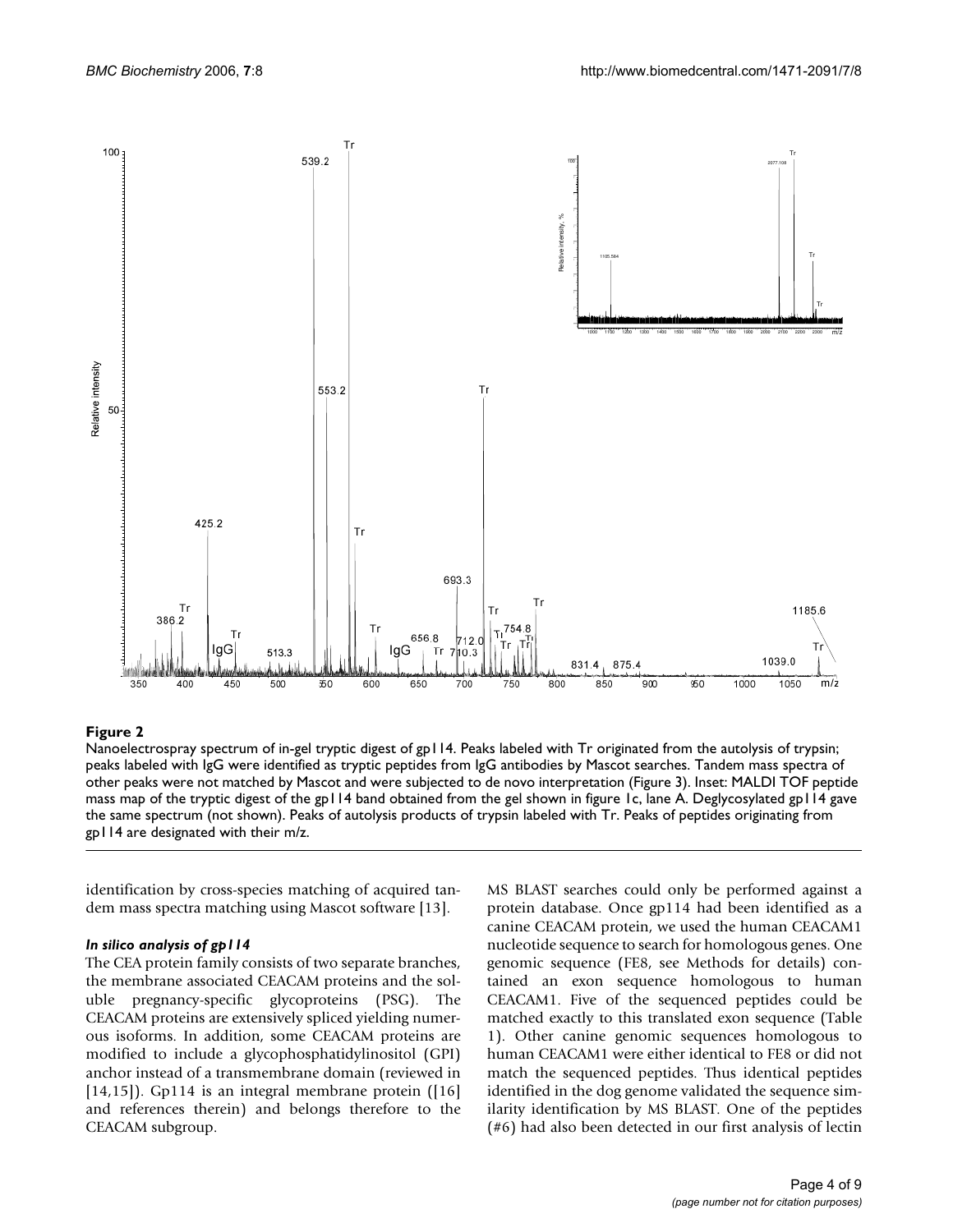bound 114 kDa proteins, but could not be assigned at that time. This confirmed that gp114 was indeed present in the lectin bound 114 kDa fraction, but could not be identified on the basis of a single peptide sequence.

While this manuscript was under evaluation, the canine genome became publicly available [17]. A tentative amino acid sequence was obtained (see Methods for details) which was significantly similar to human CEACAM family proteins 1, 5, 8 and 6. CEACAM 5, 8 and 6 are GPI anchored proteins which have been reported to be expressed in humans only [14]. Furthermore, the predicted molecular weights of the mature proteins (without N-glycans) are 54 kDa for human CEACAM1, 71 kDa for CEACAM 5 and 32 kDa for CEACAM 8 and 6. Only the molecular weight of human CEACAM1 corresponds reasonably to the size of deglycosylated gp114 [18]. Deglycosylated gp114 (Figure 1c) gave the same two characteristic fragments as the untreated protein by MALDI TOF analysis (not shown). Other names for CEACAM1 are biliary glycoprotein, BGP1, TM-CEA and CD66a [19]. In summary, gp114 is a dog CEACAM protein, most likely CEACAM1.

## *Properties of canine CEACAM/gp114*

Apical sorting of gp114/canine CEACAM occurs directly to the surface with a half time of 45 minutes [16]. The glycans are of the N-glycosylated complex type containing sialic acid, contributing about half of the apparent molecular weight of gp114 [5,18]. However, in MDCK-RCA cells deficient in terminal glycosylation due to an inactivated UDP-galactose transporter [20,21], gp114 was missorted to the basolateral surface, whereas targeting of other apical proteins was not affected. Furthermore, endocytosis of gp114 is also highly increased in these cells compared to a very slow internalization in MDCK wild type cells [18]. Independently, gp114 was identified as a major protein undergoing bidirectional transcytosis in MDCK-RCA cells [22]. Antibody crosslinking shows that gp114 coclusters with lipid raft associated proteins in the apical membrane of MDCK cells [23].

Lipid raft microdomain association and glycosylation dependent trafficking (basolateral missorting, endocytosis, transcytosis) have not been reported for CEACAM proteins so far. Reversible association with lipid microdomains has been put forward as a core mechanism in the regulation of signal transduction at the plasma membrane [24]. Our identification enables the integration of the data obtained for gp114 with the characterization of CEACAM proteins from other approaches.

## *Identification of p58*

The p58 protein was enriched by immunoaffinity chromatography, similarly to gp114. The trypsin digested band of p58 was identified as the β-chain of canine Na+K+-ATPase by peptide mass fingerprinting. 15 peptides were matched to the masses of corresponding tryptic peptides with better than 100 ppm mass tolerance. The MOWSE score of 143 exceeded the significance threshold of 72 and thus the identification was considered confident.

The β-subunit of Na+K+-ATPase contains three N-linked glycans, which is consistent with the apparent molecular weight of the expressed protein. The association of the βsubunit with the  $\alpha$ -subunit is required for the enzyme complex to reach the plasma membrane (for a review, see [25]). The polarized expression of Na+K+-ATPase in epithelia depends on the association of β-subunits from neighbouring cells [26]. The molecular weight of the αsubunit corresponds to the protein coprecipitating with p58 antibodies under non-denaturing conditions (not shown). Na+K+-ATPase has also been used in other cell systems as a basolateral marker protein.

## *MS identification of proteins from organisms with unsequenced genomes*

Mass spectrometry driven sequence similarity searches now make it possible to characterize proteins from model organisms with unsequenced genomes by their similarity to already available sequences. Computational simulations suggested that almost all proteins within mammalian phylogenetic lineage could be identified by MS BLAST sequence similarity searches using 10 sequenced tryptic peptides, which is a rather frequent outcome of tandem mass spectrometric experiments [10]. Importantly, the method imposes rather loose requirements on the quality of peptide sequences and thus paves the way to complete automation of the analytical routine. Mass spectrometric characterization of unknown proteins can be performed in a layered approach [7,27] i.e. conventional proteomics methods could be applied first to identify highly conserved proteins that share identical peptide sequences with their known homologues, and sequence similarity searches would only be applied to a selection of non-conserved proteins once the conventional methods failed. Thus we might anticipate that the scope of proteomics methods will be able to support biochemical research in any vertebrate model.

## **Conclusion**

The apical marker glycoprotein gp114 has been enriched from tissue culture cells and identified by tandem mass spectrometry as canine carcinoembryonic antigen-related cell adhesion molecule (CEACAM). We exemplify the difficulties associated with identifying glycoproteins from model systems without sequenced genomes, and how to overcome them. The general strategy provides a frame-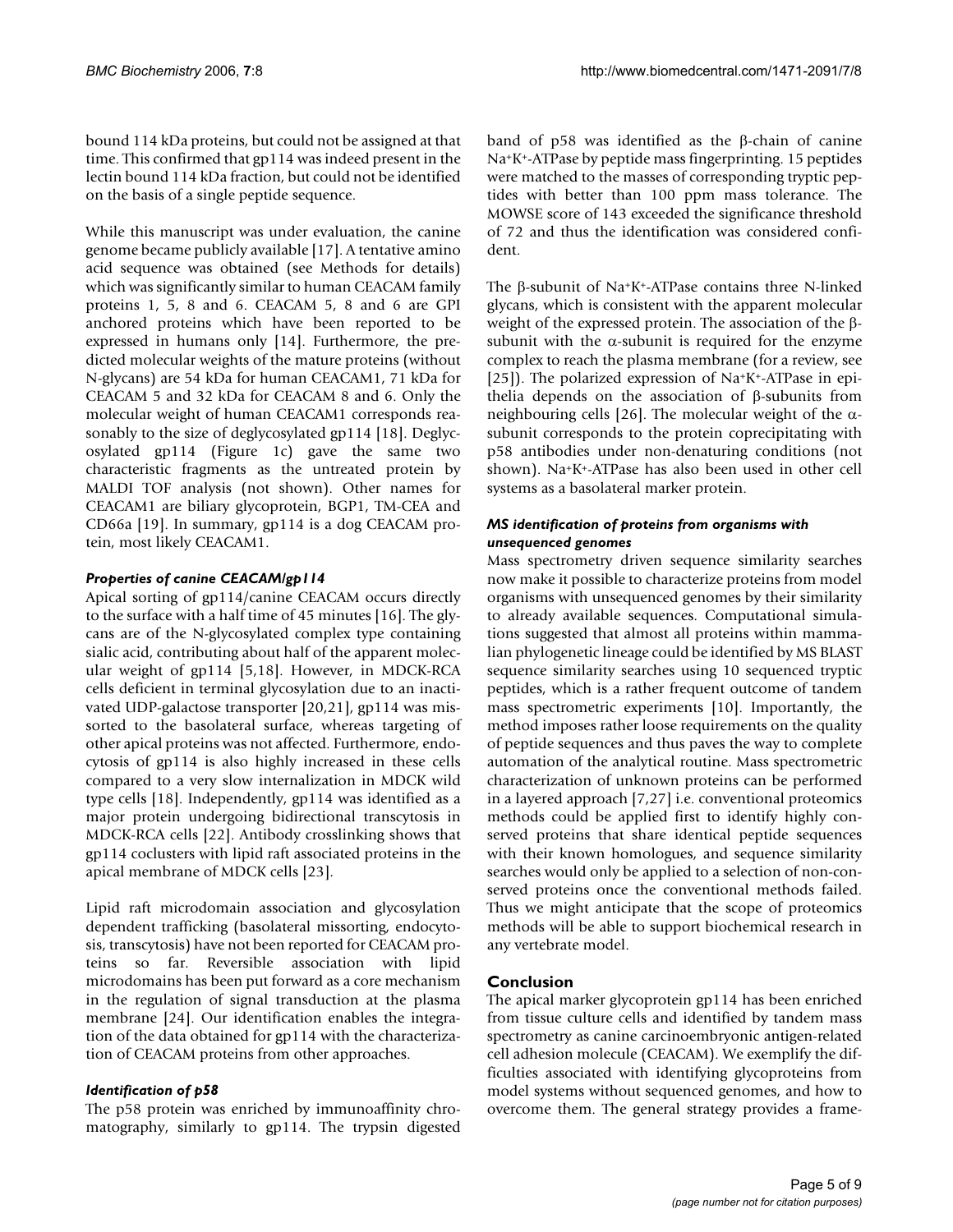

## Precursor ion m/z 656.8, z=4

#### Tandem mass spectrum of a precursor ion with m/z 656.8 and ch between its isotopic peaks) **Figure 3** arge +4 (the charge was determined from mass difference

Tandem mass spectrum of a precursor ion with m/z 656.8 and charge +4 (the charge was determined from mass difference between its isotopic peaks). The precursor ion is labeled with an asterisk. The spectrum was partially interpreted by considering precise mass differences between the adjacent fragment ions. Doubly charged fragment series rendered the sequence PGD-TASLTWF which was further extended toward the N-terminus using very low abundant ions in the m/z range > 1100 (not shown), but the sequence of the two N-terminal amino acid residues remained ambiguous (VL or LV). It was possible to determine the C-terminal amino acid (K) and a short sequence stretch (TVLP) spaced from the C-terminal lysine by two or three unknown amino acid residues (X). Bridging between the sequence stretches PGDTASLTWF and TVLP could have been achieved by one of the three isobaric combination of amino acid residues, and the order of amino acid residues remained unknown. Hence the peptide might contain the sequence WF-QGET-VL, or WF-QEGT-VL, or WF-QADT-VL, or WF-QDAT-VL..., etc.

work which should be useful for many related approaches.

#### **Methods**

#### *IgG-protein G sepharose columns*

Known properties of gp114 such as glycosylation dependent transcytosis and association with lipid microdomains involved in signal transduction can now be integrated with the knowledge about CEACAM proteins obtained by different approaches.

A membrane fraction from dog intestine was used for generation of monoclonal antibodies 4.6.5a (gp114) and 6.23.3 (p58) [4]. Hybridoma cells 4.6.5a and 6.23.3 were grown in serum-free HyQ SFX-MAb medium (HyClone, Logan, Utah) for two weeks. Supernatants were clarified by sequential centrifugation at 200  $\times$  g and 10,000  $\times$  g,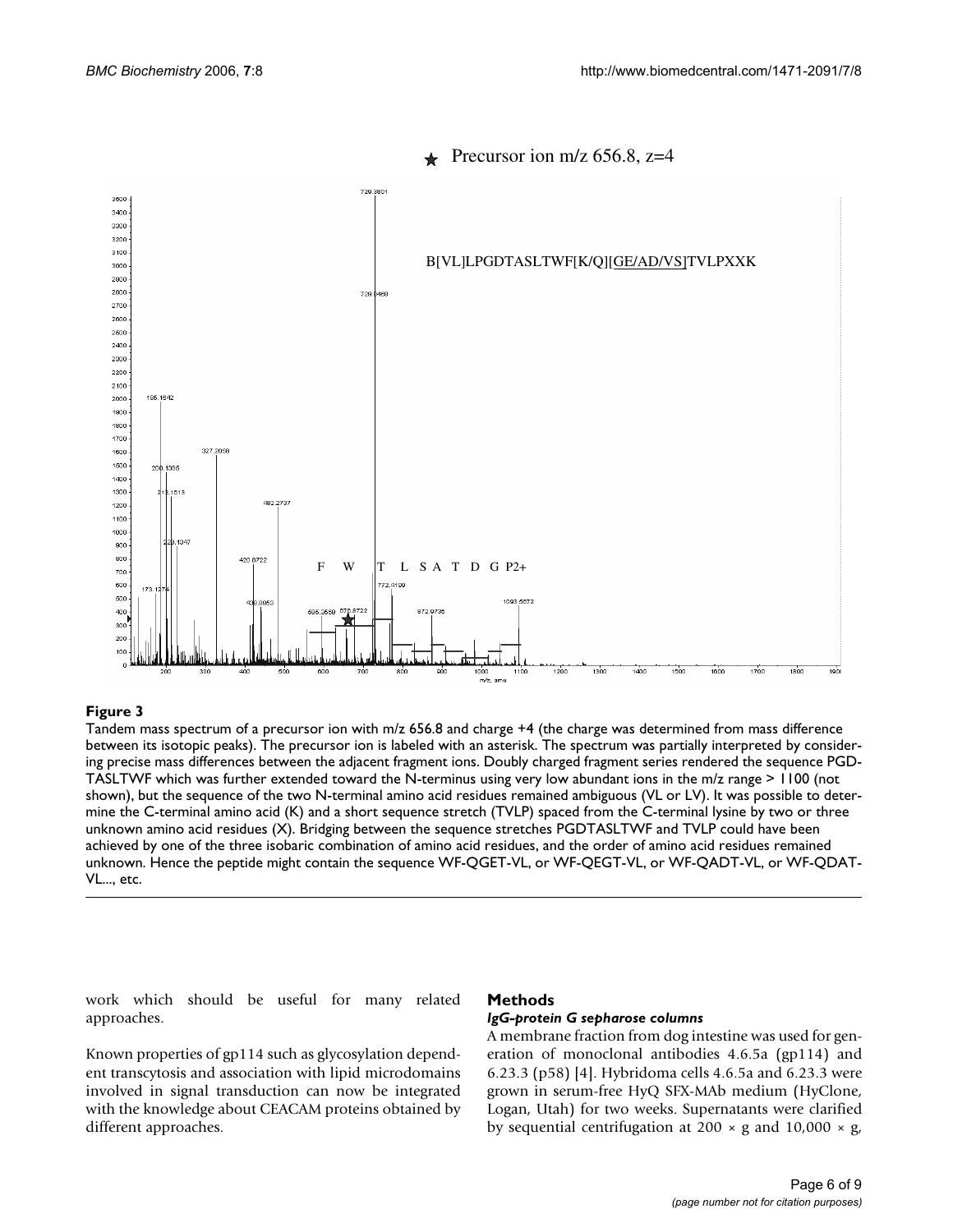**Table 1: Peptide sequences of gp114 derived from MS/MS spectra. Peptide sequences from gp114 produced by the interpretation of MS/MS spectra and MS BLAST alignments with corresponding peptides. X are unidentified amino acid residues, L stands for both Leu and Ile residues; B stands for a generic trypsin cleavage site (Arg or Lys); sequences in brackets present isobaric combinations of amino acid residues, which could not be distinguished because of the absence of the corresponding fragment ions in the mass spectrum. All peptide sequence candidates from all fragmented precursors were merged into a single MS BLAST search string. Multiple sequence candidates per each fragmented precursor were allowed. Peptides 2, 4, 5, 3 and 6 (underlined) are contained in one putative exon derived from sequence FE8.**

| #             | m/z    | z              | m      | Sequence proposal                      | Alignment                | <b>Protein homologue</b> |
|---------------|--------|----------------|--------|----------------------------------------|--------------------------|--------------------------|
|               | 1185.6 | 3              | 3553.8 | SNVLYGPDTPTLSQSLGNS                    | Query: NVLYGPDTPTLSQS    | CEACAM8                  |
|               |        |                |        |                                        | NVLYGPD PT+S S           | P31997                   |
|               |        |                |        |                                        | Sbjct: NVLYGPDAPTISPS    | H. sapiens               |
| $\mathcal{P}$ | 693.3  | 3              | 2076.9 | <b>BXXTVESVPPNAAEGKDALLR</b>           | Query: TVESVPPNAAEGKDALL | CEACAM8                  |
|               | 1039   | $\mathbf{2}$   |        |                                        | T+E VP NAAEGK+ LL        | P31997                   |
|               |        |                |        |                                        | Sbjct: TIEAVPSNAAEGKEVLL | H. sapiens               |
| 3.            | 553.2  | $\mathbf{2}$   | 1104.4 | <b>BVTTPGPAYSGR</b>                    | Query: TPGPAYSGR         | CEACAM8                  |
|               |        |                |        |                                        | <b>TPGPAYS R</b>         | P31997                   |
|               |        |                |        |                                        | <b>Sbjct: TPGPAYSNR</b>  | H. sapiens               |
| 4             | 656.8  | 4              | 2623.2 | B [VL]LPGDTASLTWFK [W/GE/AD/SV]TVLPXXK | Query: WFKGETV           | CEACAM8                  |
|               | 875.4  | 3              |        |                                        | W+KGETV                  | P31997                   |
|               |        |                |        |                                        | Sbjct: WYKGETV           | H. sapiens               |
| 5.            | 539.2  | $\overline{2}$ | 1076.4 | <b>BLLLYVLDTK</b>                      | Query: BLLLYVLDT         | Q9NOP7                   |
|               |        |                |        |                                        | +++ YV+ T                | CEA protein              |
|               |        |                |        |                                        | Sbjct: RIIGYVIAT         | P. hamadryas             |
| 6             | 425.2  | $\overline{2}$ | 848.4  | <b>BFETALLR</b>                        | No match                 |                          |
|               | 386.2  | $\mathcal{P}$  | 770.4  | <b>BTVPDSPR</b>                        | No match                 |                          |

FE8 putative exon

SLLAFWNPPTTAQVTVESVPPNAAEGKDALLRVLNLPGDTASLTWFKGETVLPTHKILLYVIDTKITTPGPAYSGRETIY PNGSLLFQNITLNDTGSYILQIINQKFETALVRGQLQVFRE

adjusted to 20 mM HEPES pH 7.2 and filter sterilized. Supernatant containing 1 mg of IgG was crosslinked with dimethylpimelimidate to immobilized protein G according to supplier's recommendations (Pierce, Rockford IL).

#### *Membrane preparation*

MDCK cells were grown on plastic dishes corresponding to a surface area of 0.9 m<sup>2</sup> equivalent to 3.6  $\times$  10<sup>9</sup> cells. A postmitochondrial supernatant was obtained by homogenizing cells in 0.25 M sucrose, 3 mM imidazol pH 7.4 (13× pushing through a 22-gauge needle) and centrifugation at 4,000 × g. Membranes were pelleted for 30 minutes at  $100,000 \times g$ , and treated on ice for 30 minutes with TNE1 (20 mM Tris pH 7.4, 150 mM NaCl, 5 mM EGTA) containing  $1\%$  w/v Triton x-100. Under these conditions, p58 and gp114 are efficiently solubilized. Not solubilized membranes were removed by centrifugation at 100,000  $\times$ g for 30 minutes, and the supernatant (19 mg total protein) used for immunoaffinity chromatography.

#### *WGA lectin affinity chromatography*

Solubilized membranes were adjusted to WGA buffer (10 mM HEPES 7.4, 1 mM  $MgCl<sub>2</sub>$ , 1 mM  $CaCl<sub>2</sub>$ , 150 mM NaCl, 0.1% Tx-100) and circulated o/n over a 5 ml WGAagarose (AmershamPharmacia) column at 0.2 ml/min. Washing was with 10× column volume of WGA buffer, and elution in 1 ml steps with WGA buffer containing 0.3 M N-acetylglucosamine.

## *Immunoaffinity chromatography*

The solubilized membrane preparations were passed three times over the IgG-protein G sepharose columns. Columns were washed with 50 ml of TNE2 (10 mM Tris pH 7.4, 150 mM NaCl, 1 mM EDTA) containing 0.1% w/ v Tx-100. Elution with 0.1 M glycine pH 2.6, 0.1% w/v Tx-100 was in 1 ml steps. Eluted fractions were neutralized, concentrated by spin columns (Centrikon YM-30), and then desalted and precipitated by methanol/chloroform extraction [28]. Aqueous supernatants were lyophilized and found to contain high amounts of gp114, but no p58. Highly glycosylated proteins have been reported to partition into the aqueous phase under these conditions [29].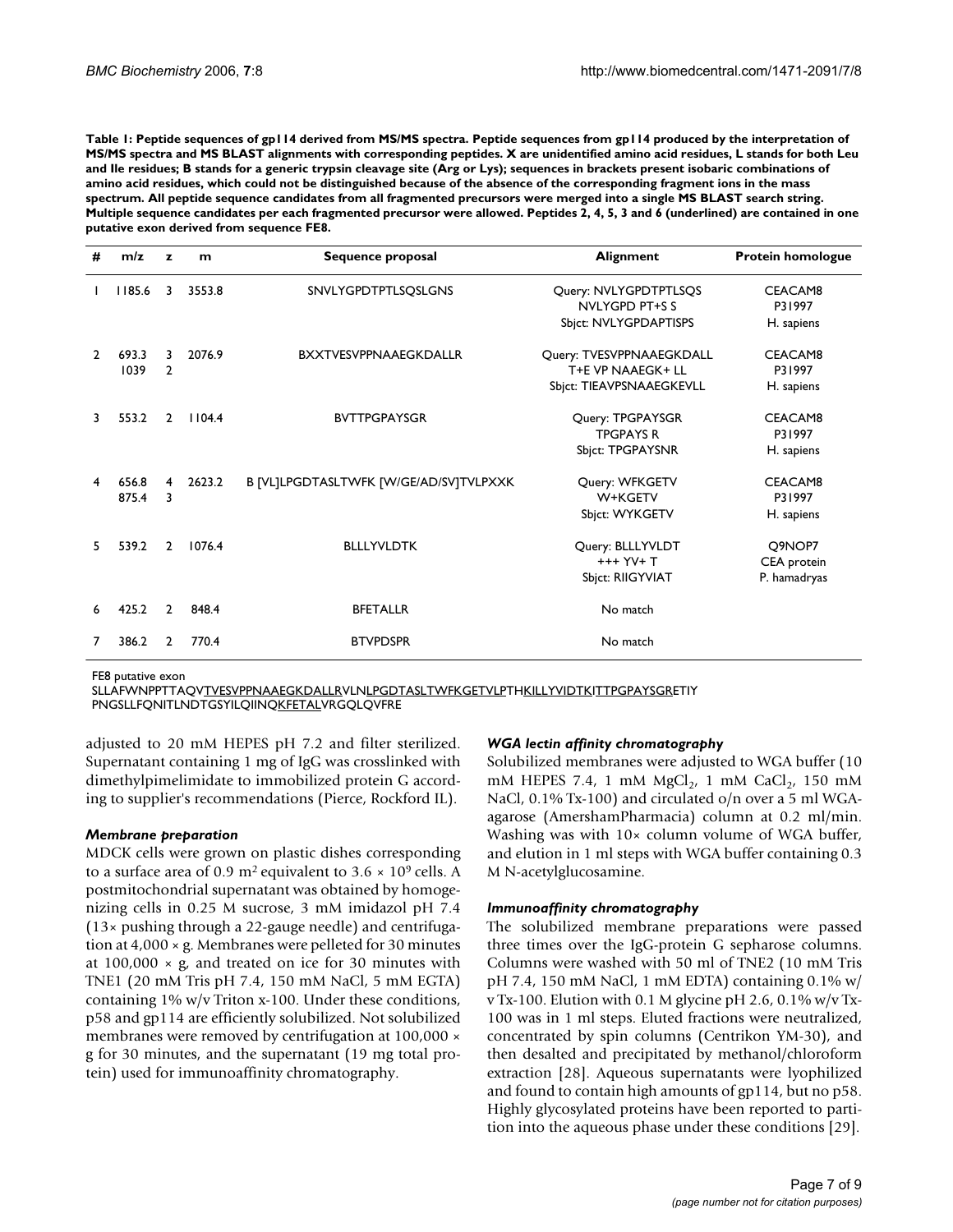Immunoprecipitation followed by enzymatic deglycosylation with PNGaseF (Roche) was according to standard procedures.

#### *Mass spectrometry*

Proteins separated by polyacrylamide gel electrophoresis were visualized by Coomassie staining, and bands were excised and digested by trypsin (Promega) as described [30]. 1 µl aliquots of digests were analyzed by MALDI peptide mapping on a Reflex IV MALDI TOF mass spectrometer (Bruker Daltonics, Germany) using AnchorChip™ targets as described [31]. Tryptic peptides were extracted from the gel matrix by 5% formic acid and acetonitrile, pooled and lyophilized. Peptides were sequenced by nanoelectrospray tandem mass spectrometry on a QSTAR Pulsar i quadrupole time-of-flight mass spectrometer (MDS Sciex, Canada). 40 tandem mass spectra were acquired from the digest of the gp114 band. Uninterpreted tandem mass spectra were first used to search a protein sequence database MSDB using Mascot software (Matrix Science Ltd, UK) v.1.8 installed on a local server. No restrictions on species of origin or protein molecular weight were imposed. All Mascot hits were further verified by manual inspection of matched tandem mass spectra. Spectra, which were not matched by Mascot, were manually interpreted de novo. The interpretation of each spectra rendered a few degenerate, redundant and incomplete peptide sequence candidates, which were assembled into a single MS BLAST [9] query string as described previously [32]. MS BLAST searches against the non-redundant protein database nrdb95 were performed on a web server [33].

#### *In silico analysis*

The human CD66a sequence was blasted against a dog genomic database [34]. The best match was obtained with sequence G630P617675FE8.T0, which was then translated into the amino acid sequence. After the dog genome became available, we repeated our homology searches. Since the FE8 data showed that four of the sequenced peptides (#2-#4-#5-#3) form an almost continuous stretch, we could probe the new (nucleotide) databases now with a 65 amino acid sequence. Eight significant alignments were found, all on chromosome I. The top three alignments were investigated more closely (exclusion limit: better than 90% over 60 amino acids, taking into account that MS cannot distinguish between Ile and Leu or isobaric amino acid combinations). Only one translated nucleotide sequence contained peptides #1 and #6. Using human CEACAM family proteins for guidance, a tentative amino acid surfaced out of merging putative exons. This sequence was 58–61% identical and 67–71% similar to human CEACAM family proteins 1, 5, 8 and 6.

## **Abbreviations**

CEA, carcinoembryonic antigen

CEACAM, carcinoembryonic antigen-related cell adhesion molecule

MDCK, Madin-Darby canine kidney

WGA, wheat germ agglutinin

## **Authors' contributions**

J. F. initiated and designed the study, did all biochemical work and wrote the manuscript. Anna S. did the mass spectrometry analysis, Andrej S. and K. S. co-wrote the manuscript.

#### **Acknowledgements**

Antibodies against canine ICAM-1 were kindly provided by C. Wayne Smith (BCM, Houston, USA). This study was supported by grants SFB-TR13- TPA1 and HPRN-CT-2002-00259 to K.S.

#### **References**

- 1. Rodriguez-Boulan E, Nelson WJ: **[Morphogenesis of the polarized](http://www.ncbi.nlm.nih.gov/entrez/query.fcgi?cmd=Retrieve&db=PubMed&dopt=Abstract&list_uids=2672330) [epithelial cell phenotype.](http://www.ncbi.nlm.nih.gov/entrez/query.fcgi?cmd=Retrieve&db=PubMed&dopt=Abstract&list_uids=2672330)** *Science* 1989, **245(4919):**718-725.
- 2. Nelson WJ: **[Adaptation of core mechanisms to generate cell](http://www.ncbi.nlm.nih.gov/entrez/query.fcgi?cmd=Retrieve&db=PubMed&dopt=Abstract&list_uids=12700771) [polarity.](http://www.ncbi.nlm.nih.gov/entrez/query.fcgi?cmd=Retrieve&db=PubMed&dopt=Abstract&list_uids=12700771)** *Nature* 2003, **422(6933):**766-774.
- 3. Ikonen E, Simons K: **[Protein and lipid sorting from the trans-](http://www.ncbi.nlm.nih.gov/entrez/query.fcgi?cmd=Retrieve&db=PubMed&dopt=Abstract&list_uids=9835637)[Golgi network to the plasma membrane in polarized cells.](http://www.ncbi.nlm.nih.gov/entrez/query.fcgi?cmd=Retrieve&db=PubMed&dopt=Abstract&list_uids=9835637)** *Semin Cell Dev Biol* 1998, **9(5):**503-509.
- 4. Balcarova-Stander J, Pfeiffer SE, Fuller SD, Simons K: **[Development](http://www.ncbi.nlm.nih.gov/entrez/query.fcgi?cmd=Retrieve&db=PubMed&dopt=Abstract&list_uids=6391916) [of cell surface polarity in the epithelial Madin-Darby canine](http://www.ncbi.nlm.nih.gov/entrez/query.fcgi?cmd=Retrieve&db=PubMed&dopt=Abstract&list_uids=6391916) [kidney \(MDCK\) cell line.](http://www.ncbi.nlm.nih.gov/entrez/query.fcgi?cmd=Retrieve&db=PubMed&dopt=Abstract&list_uids=6391916)** *Embo J* 1984, **3(11):**2687-2694.
- 5. Sambuy Y, Rodriguez-Boulan E: **[Isolation and characterization of](http://www.ncbi.nlm.nih.gov/entrez/query.fcgi?cmd=Retrieve&db=PubMed&dopt=Abstract&list_uids=3278317) [the apical surface of polarized Madin-Darby canine kidney](http://www.ncbi.nlm.nih.gov/entrez/query.fcgi?cmd=Retrieve&db=PubMed&dopt=Abstract&list_uids=3278317) [epithelial cells.](http://www.ncbi.nlm.nih.gov/entrez/query.fcgi?cmd=Retrieve&db=PubMed&dopt=Abstract&list_uids=3278317)** *Proc Natl Acad Sci USA* 1988, **85(5):**1529-1533.
- 6. Aebersold R, Mann M: **[Mass spectrometry-based proteomics.](http://www.ncbi.nlm.nih.gov/entrez/query.fcgi?cmd=Retrieve&db=PubMed&dopt=Abstract&list_uids=12634793)** *Nature* 2003, **422(6928):**198-207.
- 7. Liska AJ, Shevchenko A: **[Expanding organismal scope of pro](http://www.ncbi.nlm.nih.gov/entrez/query.fcgi?cmd=Retrieve&db=PubMed&dopt=Abstract&list_uids=12548630)[teomics: cross-species protein identification by mass spec](http://www.ncbi.nlm.nih.gov/entrez/query.fcgi?cmd=Retrieve&db=PubMed&dopt=Abstract&list_uids=12548630)[trometry and its implications.](http://www.ncbi.nlm.nih.gov/entrez/query.fcgi?cmd=Retrieve&db=PubMed&dopt=Abstract&list_uids=12548630)** *Proteomics* 2003, **3(1):**19-28.
- 8. Sunyaev S, Liska AJ, Golod A, Shevchenko A, Shevchenko A: **[Multi-](http://www.ncbi.nlm.nih.gov/entrez/query.fcgi?cmd=Retrieve&db=PubMed&dopt=Abstract&list_uids=12659190)Tag: multiple error-tolerant sequence tag search for the [sequence-similarity identification of proteins by mass spec](http://www.ncbi.nlm.nih.gov/entrez/query.fcgi?cmd=Retrieve&db=PubMed&dopt=Abstract&list_uids=12659190)[trometry.](http://www.ncbi.nlm.nih.gov/entrez/query.fcgi?cmd=Retrieve&db=PubMed&dopt=Abstract&list_uids=12659190)** *Anal Chem* 2003, **75:**1307-1315.
- 9. Shevchenko A, Sunyaev S, Loboda A, Shevchenko A, Bork P, Ens W, Standing K: **[Charting the proteomes of organisms with unse](http://www.ncbi.nlm.nih.gov/entrez/query.fcgi?cmd=Retrieve&db=PubMed&dopt=Abstract&list_uids=11354471)[quenced genomes by MALDI-Quadrupole Time-of-Flight](http://www.ncbi.nlm.nih.gov/entrez/query.fcgi?cmd=Retrieve&db=PubMed&dopt=Abstract&list_uids=11354471) [mass spectrometry and BLAST homology searching.](http://www.ncbi.nlm.nih.gov/entrez/query.fcgi?cmd=Retrieve&db=PubMed&dopt=Abstract&list_uids=11354471)** *Anal Chem* 2001, **73:**1917-1926.
- 10. Habermann B, Oegema J, Sunyaev S, Shevchenko A: **[The power and](http://www.ncbi.nlm.nih.gov/entrez/query.fcgi?cmd=Retrieve&db=PubMed&dopt=Abstract&list_uids=14695901) [the limitations of cross-species protein identification by](http://www.ncbi.nlm.nih.gov/entrez/query.fcgi?cmd=Retrieve&db=PubMed&dopt=Abstract&list_uids=14695901) [mass spectrometry-driven sequence similarity searches.](http://www.ncbi.nlm.nih.gov/entrez/query.fcgi?cmd=Retrieve&db=PubMed&dopt=Abstract&list_uids=14695901)** *Mol Cell Proteomics* 2004, **3(3):**238-249.
- Shevchenko A, Loboda A, Ens W, Schraven B, Standing KG, Shevchenko A: **[Archived polyarylamide gels as a resource for](http://www.ncbi.nlm.nih.gov/entrez/query.fcgi?cmd=Retrieve&db=PubMed&dopt=Abstract&list_uids=11358147) [proteome characterization by mass spectrometry.](http://www.ncbi.nlm.nih.gov/entrez/query.fcgi?cmd=Retrieve&db=PubMed&dopt=Abstract&list_uids=11358147)** *Electrophoresis* 2001, **22:**1194-1203.
- 12. Shevchenko A, Chernushevic I, Wilm M, Mann M: **["De novo"](http://www.ncbi.nlm.nih.gov/entrez/query.fcgi?cmd=Retrieve&db=PubMed&dopt=Abstract&list_uids=11876295) [sequencing of peptides recovered from in-gel digested pro](http://www.ncbi.nlm.nih.gov/entrez/query.fcgi?cmd=Retrieve&db=PubMed&dopt=Abstract&list_uids=11876295)[teins by nanoelectrospray tandem mass spectrometry.](http://www.ncbi.nlm.nih.gov/entrez/query.fcgi?cmd=Retrieve&db=PubMed&dopt=Abstract&list_uids=11876295)** *Mol Biotechnol* 2002, **20(1):**107-118.
- 13. Liska AJ, Popov AV, Sunyaev S, Coughlin P, Habermann B, Shevchenko A, Bork P, Karsenti E: **[Homology-based functional proteomics](http://www.ncbi.nlm.nih.gov/entrez/query.fcgi?cmd=Retrieve&db=PubMed&dopt=Abstract&list_uids=15352245) [by mass spectrometry: application to the Xenopus microtu](http://www.ncbi.nlm.nih.gov/entrez/query.fcgi?cmd=Retrieve&db=PubMed&dopt=Abstract&list_uids=15352245)[bule-associated proteome.](http://www.ncbi.nlm.nih.gov/entrez/query.fcgi?cmd=Retrieve&db=PubMed&dopt=Abstract&list_uids=15352245)** *Proteomics* 2004, **4(9):**2707-2721.
- 14. Obrink B: **[CEA adhesion molecules: multifunctional proteins](http://www.ncbi.nlm.nih.gov/entrez/query.fcgi?cmd=Retrieve&db=PubMed&dopt=Abstract&list_uids=9330864) [with signal-regulatory properties.](http://www.ncbi.nlm.nih.gov/entrez/query.fcgi?cmd=Retrieve&db=PubMed&dopt=Abstract&list_uids=9330864)** *Curr Opin Cell Biol* 1997, **9(5):**616-626.